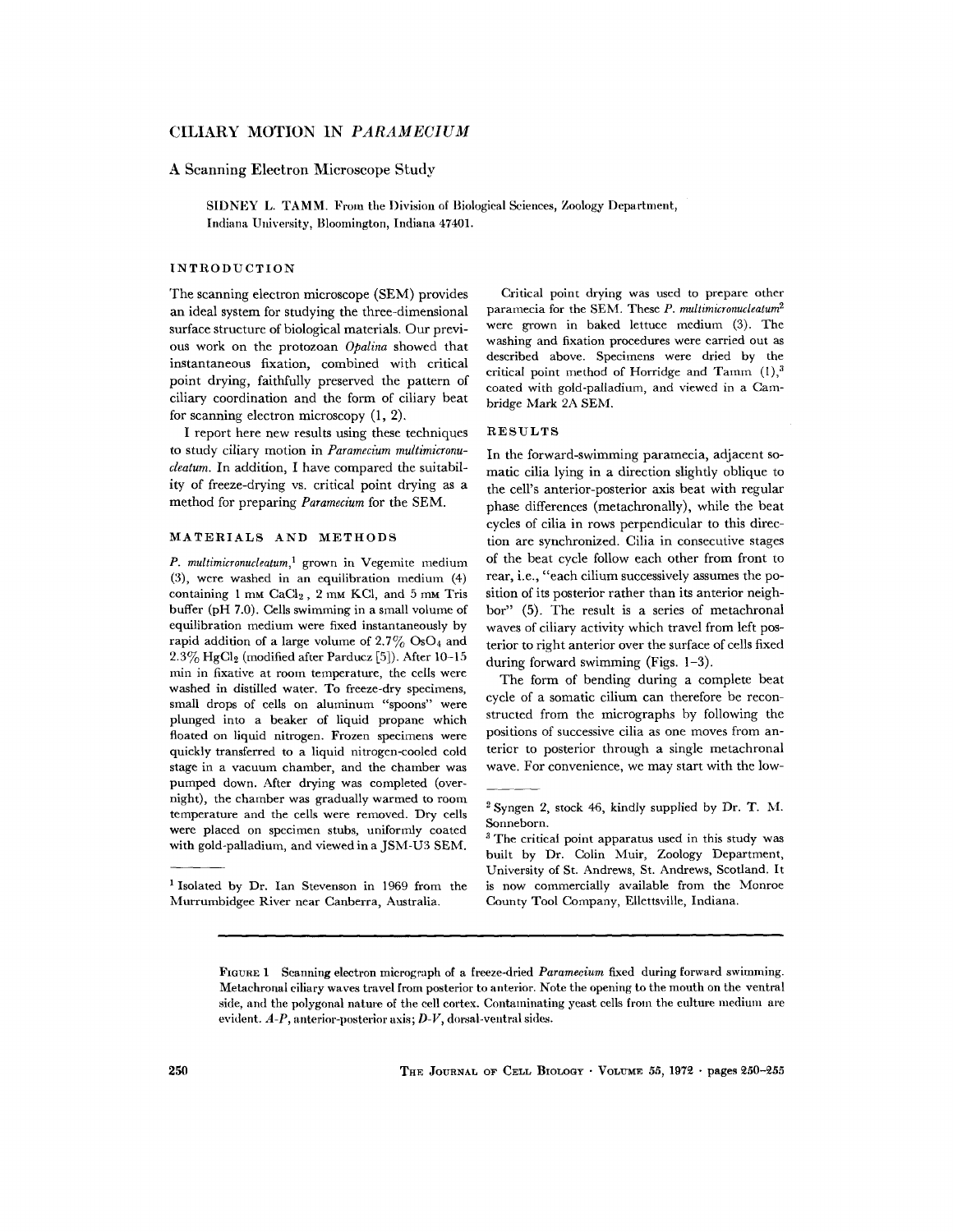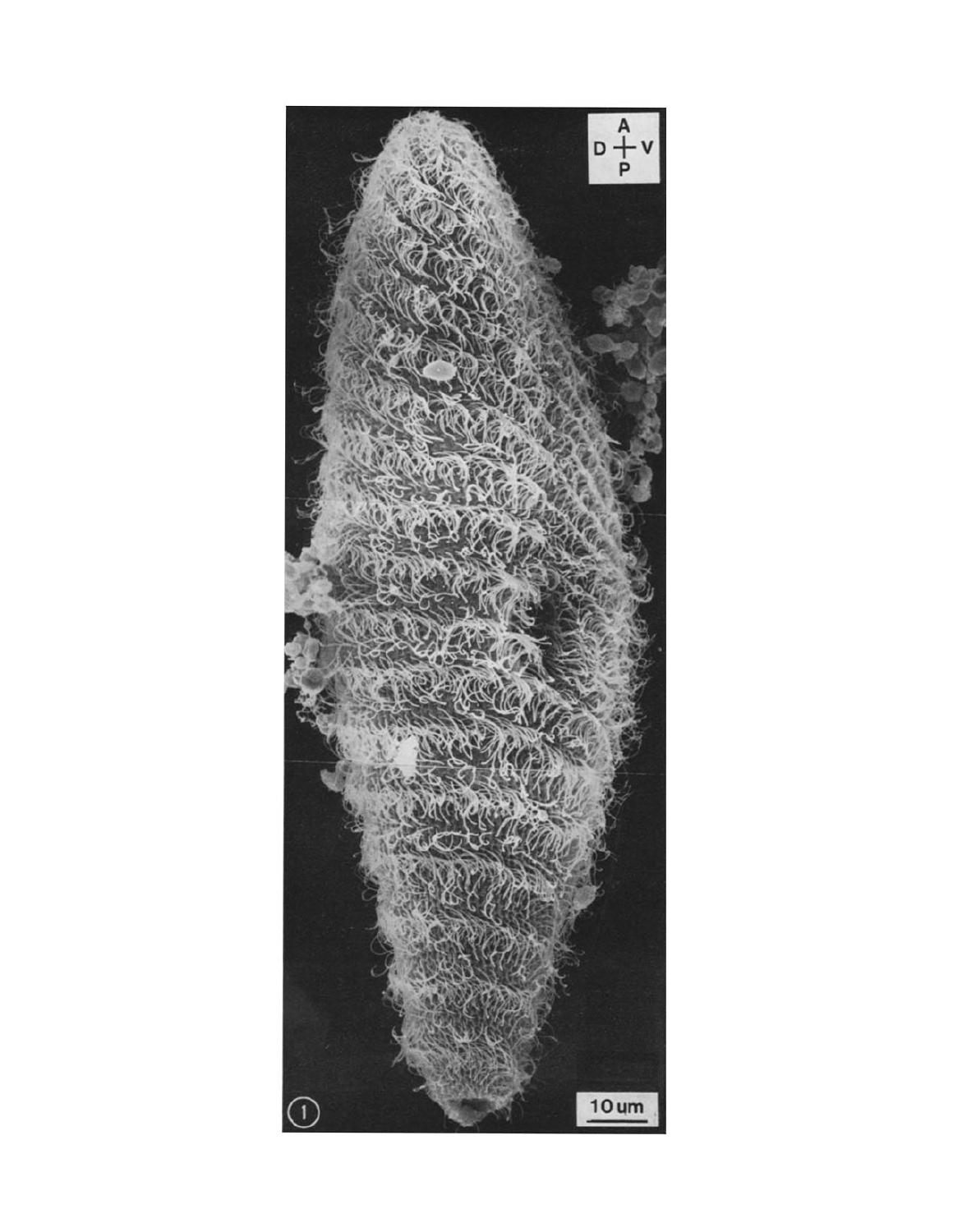

FIGURE 2 Anterior dorsal surface of a freeze-dried Paramecium fixed during forward swimming. Metachronal waves travel from left posterior to right anterior  $(MW$  arrow). The effective stroke of all cilia takes place from a left anterior to a right posterior direction, out of the plane of the micrograph (ES arrow). ES, cilia in the effective stroke;  $eES$ , cilia at end of the effective stroke; RS, cilia in the recovery stroke;  $eRS$ , cilia at end of the recovery stroke.  $A-P$ , anterior-posterior axis;  $L-R$ , left-right sides.

lying cilia which point in a right backward direction almost parallel to the wave fronts. These are cilia at the end of the effective or power stroke ( $eES$ cilia, Figs. 2, 3). Moving posteriorly, cilia are encountered which progressively curve or rotate counterclockwise (as viewed from above) close to the body surface. These are cilia in the recovery stroke (RS cilia, Figs. 2, 3) . At the end of recovery phase, and preparatory to the next effective stroke, cilia have assumed an S-shaped position, directed obliquely forward to the left ( $eRS$  cilia, Figs. 2, 3). Between these cilia poised to initiate the effective stroke and those which have already completed it, cilia in an erect position can be seen . These cilia have a reversed S shape and are fixed in the act of performing the effective stroke  $(ES \, cilia, Figs. 2, 3)$ .

Thus, the effective stroke takes place from a left forward direction to a right backward direction, in a plane which is almost parallel to the metachronal wave front. Since the waves travel anteriorly, the pattern of ciliary coordination is approximately dexioplectic, according to the terminology of Knight-Jones (6). The subsequent recovery phase of the beat cycle is a counterclockwise gyration, close to the cell surface, and out of the plane of the effective stroke . The complete beat cycle is therefore an asymmetric movement in three dimensions  $(Fig. 4)$ .

This description of the form of ciliary beat and the pattern of ciliary coordination holds true regardless of whether cells were dried by the critical point method (Fig. 3), or by freeze-drying (Figs. 1,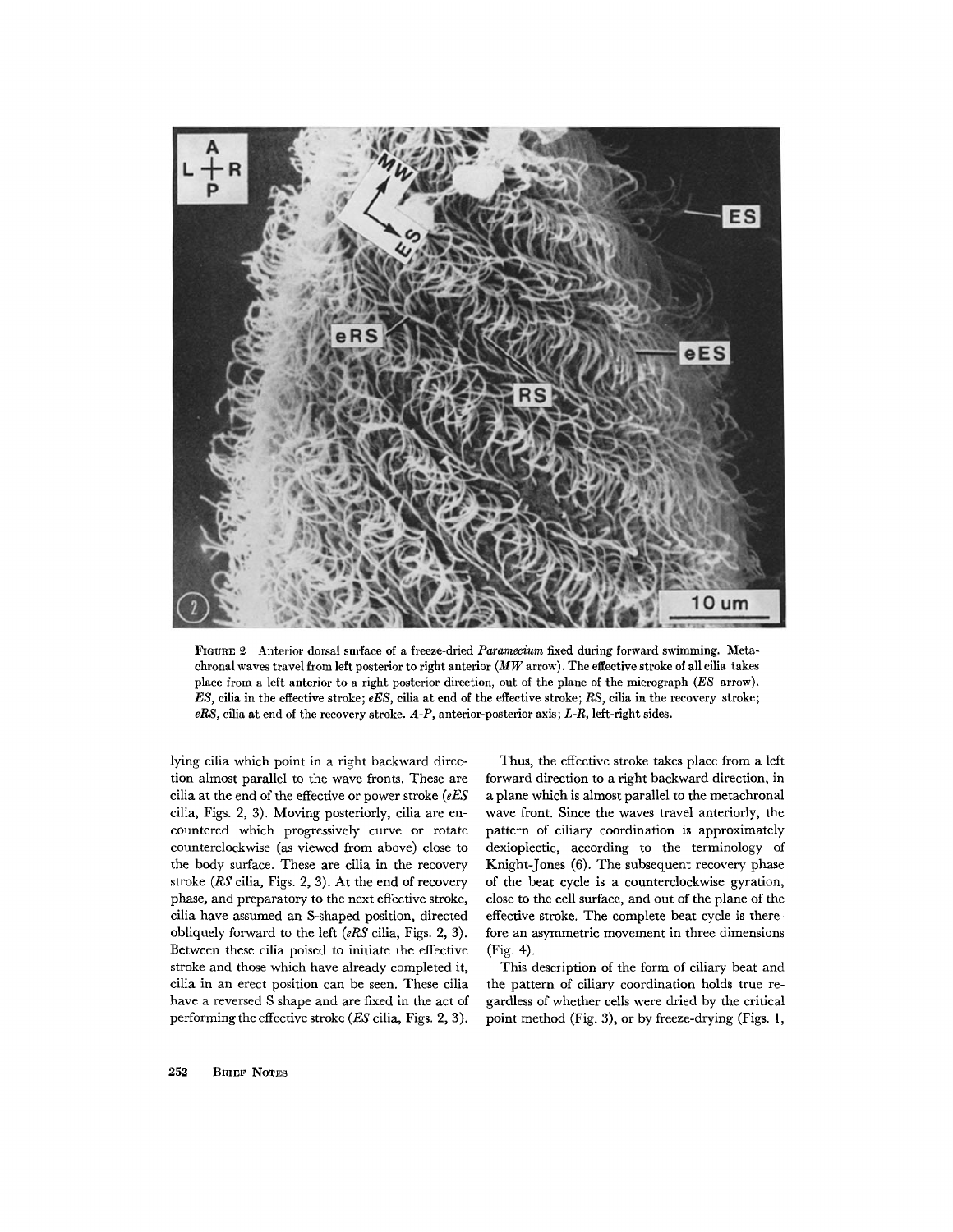

FIGURE 3 Middorsal surface of a critical point-dried Paramecium fixed during forward swimming . Arrows and letters have the same meaning as in Fig. 2. The "bumpy" appearance of the cilia is due to contamination from the medium.

2). Therefore, both drying procedures preserve the DISCUSSION three-dimensional pattern of ciliary movement equally well. However, I prefer to use critical point My findings are almost identical with those of drying, since this method is quicker and less costly Parducz (5), who used instantaneous fixation comdrying, since this method is quicker and less costly than freeze-drying.

bined with light microscopic visualization of the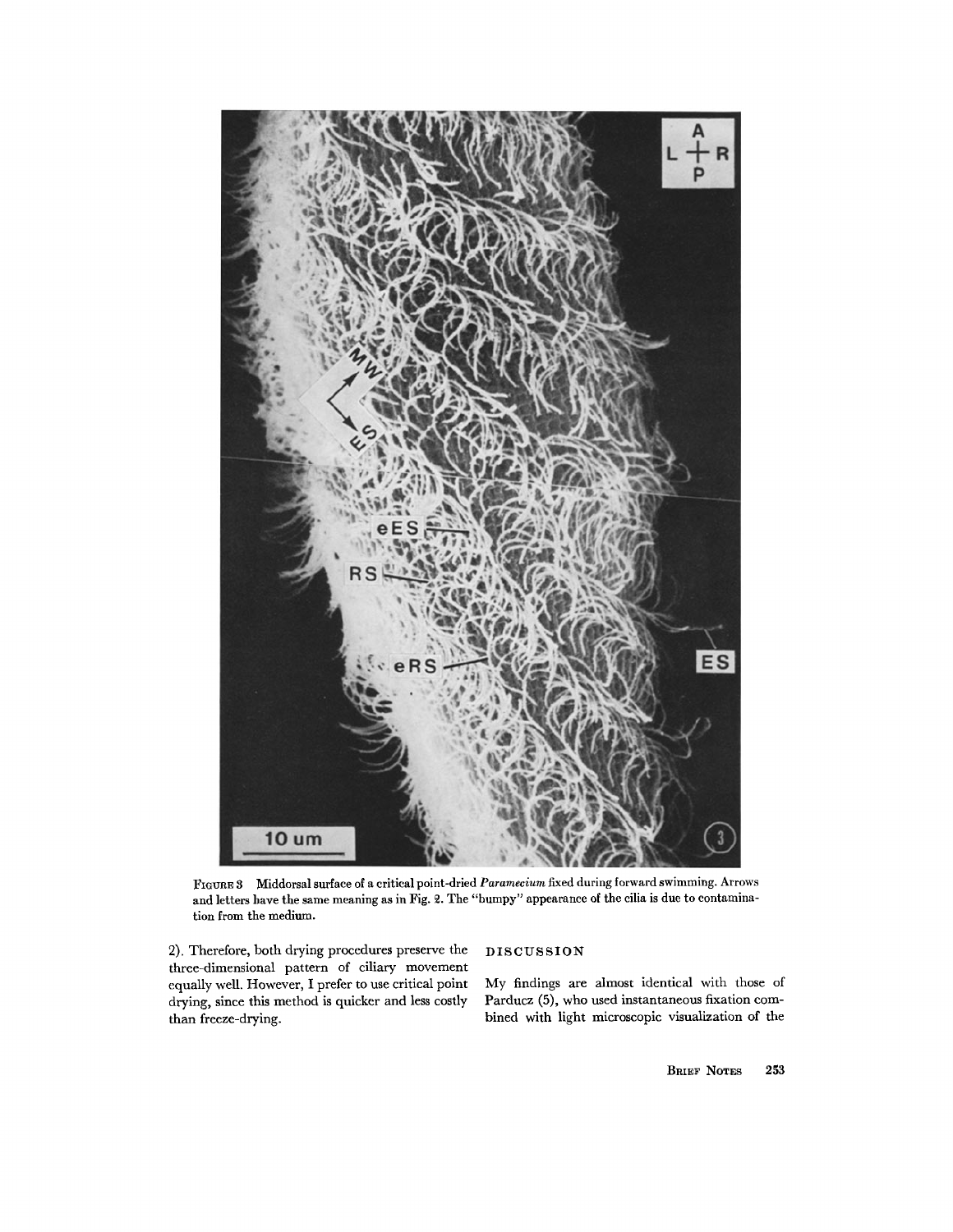

FIGURE 4 Summary of the form of beat of a single somatic cilium of Paramecium, as veiwed from above. Numbers refer to consecutive stages in the beat cycle : (1) at end of the effective stroke;  $(2-4)$ , counterclockwise rotation during the recovery stroke; (5), at end of the recovery stroke and preparatory to the effective stroke . The effective stroke (ES arrow) takes place from position five to position one, out of the plane of the paper.

ciliary beat pattern. Recently, Kuznicki et al. (7) presented cinemicrographical evidence that the cilia of P. multimicronucleatum beat with a traveling helical wave from base to tip, rather than with a back and forth motion as described here. For technical reasons, these authors published only photographs of cells swimming in medium of high viscosity. However, they claimed that a helical form of beat also occurs under conditions of normal viscosity, where "motion pictures with adequate resolution are almost impossible to obtain" (7) .

More recently, Machemer (8) has used flash photography and Nomarski interference-contrast

optics to study the form of beat in paramecia swimming under different viscosity conditions. At normal viscosity the form of beat was similar to that described here for fixed material. Interestingly, at high viscosity, comparable to the conditions used by Kuznicki et al. (7), the form of beat changed into a traveling helical wave . Using similar methods, I have confirmed Machemer's findings at normal viscosity.<sup>4</sup> It therefore appears that the form of beat in Paramecium is viscosity dependent, and that the instantaneous fixation technique is not causing artifacts . Indeed, our previous work on Opalina showed a similar form of beat in living vs . fixed material, confirming the validity of instantaneous fixation as a method for faithfully preserving the pattern of ciliary activity  $(2).$ 

In conclusion, the ability to fix and preserve ciliary motion in Paramecium for the SEM should allow a correlated scanning and transmission electron microscopic analysis of the structural mechanisms controlling beat direction in this ciliate, as has already been done in  $Opalina$  (2). The availability of cortical and behavioral mutants of Paramecium (9, 10) offers further advantages for elucidating structure-function relationships in ciliary movement.

I thank Dr. Barry Filshie and Mr. Colin Beaton, Commonwealth Scientific and Industrial Research Organization, Canberra, Australia, and Drs. Eugene Small and Vincent Hall, University of Illinois, Urbana, Illinois, for the use of their excellent scanning electron microscope facilities. Part of this work was done in the laboratory of Professor G. A. Horridge, Department of Behavioral Biology, Australian National University, Canberra, Australia, under a Visiting Fellowship awarded to the author. This work was also supported by National Science Foundation Grants GB-8714 and GB-28821 .

Received for publication 28 April 1972, and in revised form 12 June 1972.

### REFERENCES

- 1. HORRIDGE, G. A., and S. L. TAMM. 1969. Science  $(Wash. D. C.).$  163:817.
- 2. ТАММ, S. L., and G. A. HORRIDGE. 1970. Proc. R. Soc. Lond. B Biol. Sci. 175:219.
- 3. SONNEBORN, T. M. 1970. In Methods in Cell

<sup>4</sup> Unpublished results.